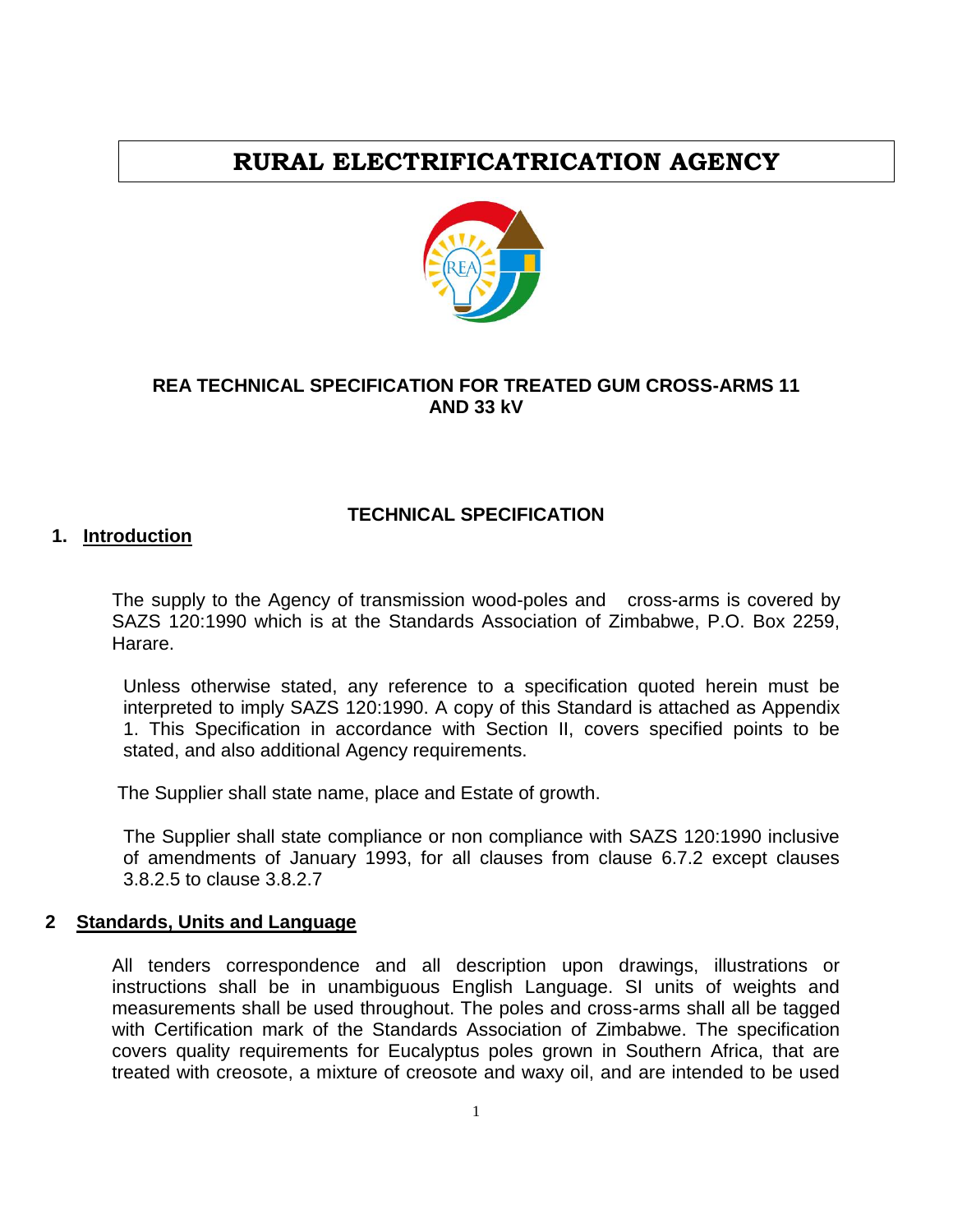as upright supports and cross arms for power distribution lines and associated equipment.

### 3 **Strength Group and Species**

- a) The Eucalyptus species quoted in Table 1 in SAZS 120:1990, are acceptable to the Agency, preferably in strength groups in the order given, but all being subject to prior approval. Cross-arm strength however, must be group AA.
- b) Tenderers are required to state the species, approximate average age and the area where grown, i.e. the Estate and Section, of the trees from which poles and cross-arms are to be provided.
- c) The classification of strength groups from Foresters must be acceptable by the Standards Association of Zimbabwe. In the absence of such approval, or incomplete information as required in sub-paragraph (b) above, poles may be accepted as group B only.

#### 4 **Banding**

Poles and cross-arms must be banded by the use of galvanised steel strapping, secured by galvanised nails, as standard practice. Particular cross-arms, however, are purchased which require a firmly crimped steel ferrule. The use, of any alternative banding is subject to prior approval.

Banding shall be in accordance with method 3.8.2.1 of 3.8.2 of SAZ:120:1990. Banding of poles to be treated with creosote mixtures shall be carried out before impregnation. The coatings of the galvanised wires shall comply with the requirements for galvanising coating of SAZ 284 or BS 729.

#### 5 **Cross-Arms**

 Crossarms shall be supplied with ends cut square, and to length and diameters in accordance with stated Tender requirements, and REF Drawings where applicable.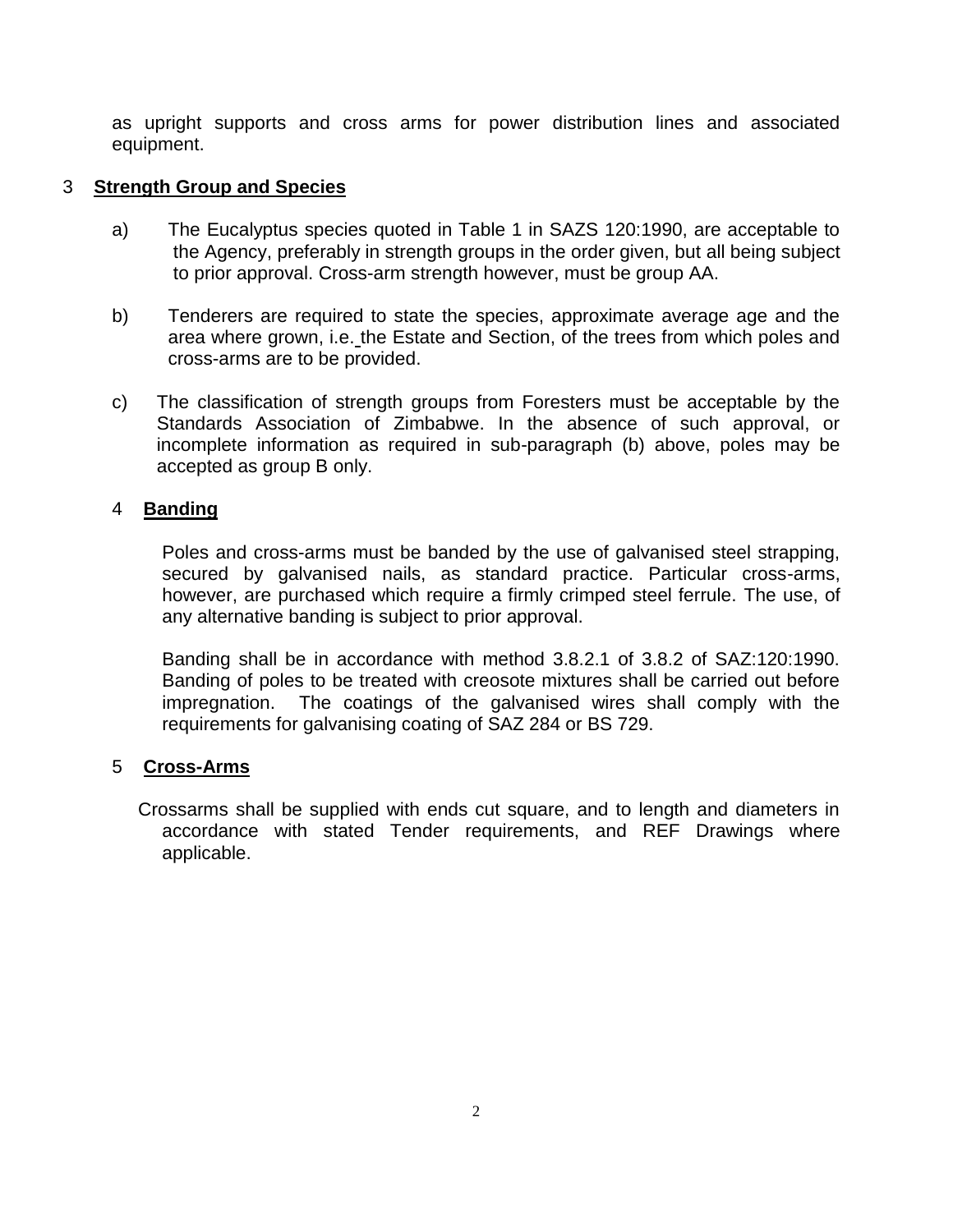# 6 **Supplementary Requirements**

# 6.1 **Preparation of Timber**

- a) Trees shall be barked immediately after felling. Bark is to be removed completely leaving no strands of inner bark on the stem.
	- b) Felled trees are not to be cross-cut, but the crown and upper part of the stem shall be removed provided the upper part of the stem removed does not exceed lOO mm in diameter. All excessive protruberances shall be removed immediately with a clean cut, flush with the stem.
	- c) Incisions made by axes, barking and other cutting tools cause affected outer layers to rupture and peel off in service, therefore poles damaged in this manner will be rejected.
	- d) Poles with occluded bark within 2 metres of the butt and at other points where it is likely to impair impregnation, will be rejected.

# 6.2 **Seasoning**

- a) Felled trees shall be left lying in the plantations under shade in such a manner that each tree is lying free and adequately supported clear of the ground to avoid sweep.
- b) Where it is desired to remove felled trees from the plantation to elsewhere, they must be open stacked in shade. This shade must be open to free air movement.
- c) Felled trees shall be left lying or stacked for at least five months before cutting to length, unless an alternative method has been specifically approved by the Agency.

# 7 **Preservative Treatment**

# 7.1 **General**

 Immediately prior to treatment the moisture content shall not be more than 25% based on the oven-dry method described in Clause 6.4.3 of SAZS 120:1990

# 7.2 **Preservative**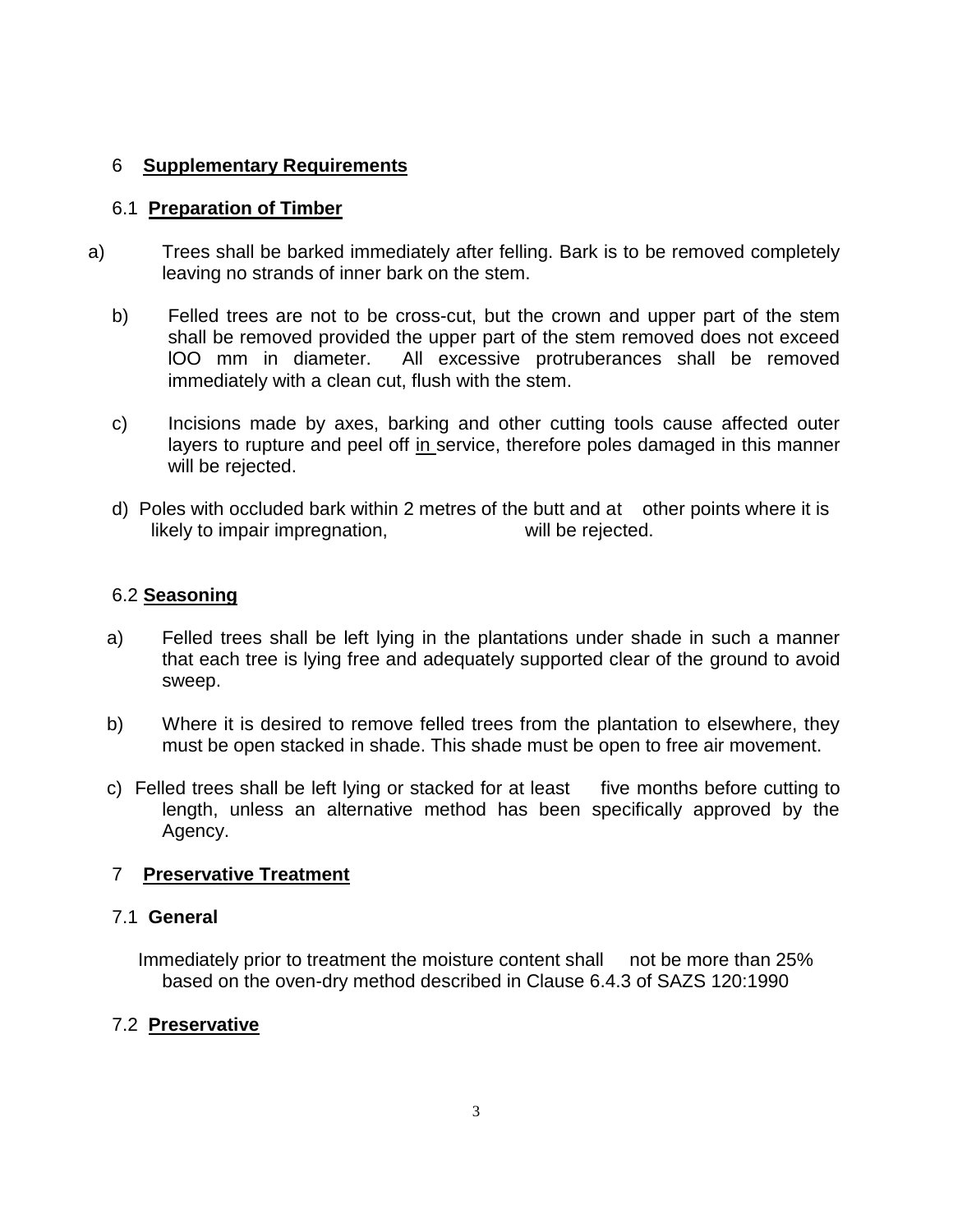- a) High temperature Creosote, preferably to the American Wood Preserver's Association Specification shall be used. This shall be mixed with 20 diesel fuel oil.
- b) Other-types of Creosote may be considered and only to be used after approval by the Agency.
- c) When called for, samples of Creosote and diesel Fuel 011 to be used in the preservative process shall be submitted to the Agency for purposes of analysis.

# 7.3 **Process**

- a) Impregnation shall be carried out by the full cell pressure process.
- b) Details of the process shall be submitted to the Agency with the bid and a factory inspection will be carried out during evaluation.

# 7.4 **Type Of Preservative Required**

The type of preservative required shall be one of the following types:-

- a) Creosote that complies with SABS 539
- b) Creosote that complies with SAZS 120:1990, clause 3.9.2.1

# 7.6 **Inspection Report**

Treatment charge sheets including sample tests must be submitted for each batch of poles or cross-arms.

# 8. **Production Capability/ Award Criteria**

Bidders shall state their production capability per year for each size of woodpole. REF will evoke penalty charges for poor delivery as per REF General Conditions of Contract. The successful Bidder shall be capable of supplying at least one twelfth of the required quantities per month.

# 9. **SCHEDULES OF TECHNICAL GUARANTEES**